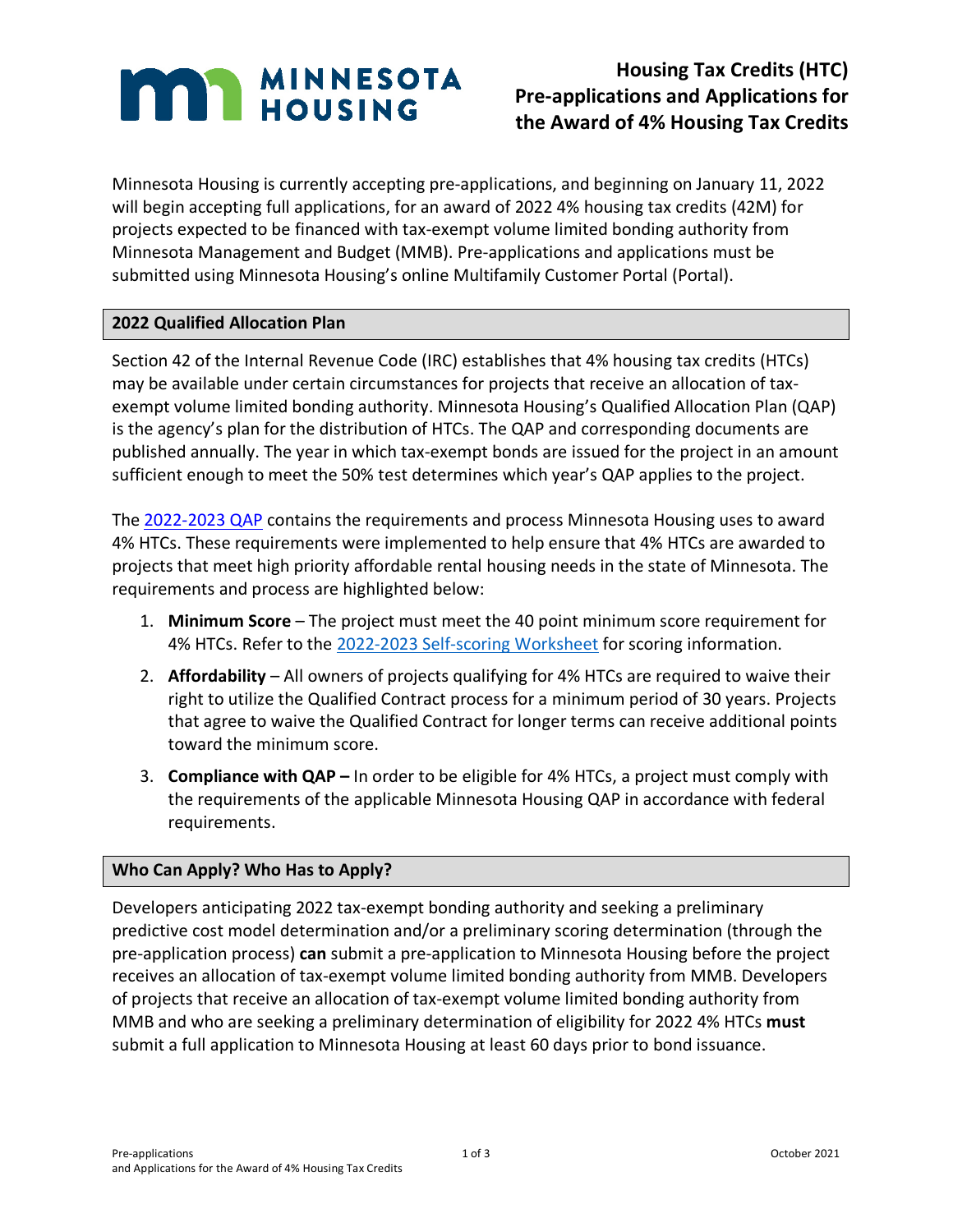#### **What is the Pre-application Process?**

The pre-application process is to help developers identify next steps and the requirements associated with requesting an award of 4% HTCs for projects that are expected to receive an allocation of tax-exempt volume limited bonding authority from MMB. With Minnesota Housing's optional pre-application process, applicants for 4% HTCs can receive the following information before an application for tax-exempt volume limited bonding authority is submitted to MMB:

- 1. Preliminary predictive cost model determination (to determine if total development costs are within the model's acceptable range as required by the QAP), and/or
- 2. Preliminary scoring determination (to determine if the project reaches the minimum score of 40 points on Minnesota Housing's Self-scoring Worksheet in order to move forward in the application process)

Developers are strongly encouraged to submit a pre-application to Minnesota Housing.

#### **Preliminary Predictive Cost Model Determination**

In an effort to help ensure cost reasonableness, the total development costs of all projects requesting 4% HTCs are reviewed in comparison with Minnesota Housing's predictive cost model as required by the applicable QAP. Any project with costs exceeding the predictive cost model by more than 25 percent requires a waiver from Minnesota Housing's board.

Applicants should submit the preliminary predictive cost model determination document, which indicates to Minnesota Housing that a predictive cost model determination is desired. Applicants who choose this optional route **must submit all required pre-application documentation a minimum of 30 calendar days prior to submitting a 42M application** to allow sufficient time for review. Upon satisfactory review, Minnesota Housing will issue a Preliminary Predictive Model Determination Letter that will include a statement indicating Minnesota Housing's approval; the expiration date of the approval; the project's current percentage of the total development cost relative to the predictive cost model; a project cap, beyond which a Minnesota Housing board waiver for per unit costs will be required. This letter must be submitted with the full application for a preliminary determination of eligibility for 4% HTCs (42M). As long as the overall structure and development costs of the project have not changed substantially and the project does not exceed the original project cap, the development will not have to seek a board waiver.

#### **Preliminary Scoring Determination**

In order to be considered for an award of 4% HTCs, the project must score a minimum of 40 points. A scoring determination can be pursued earlier than submission of the application for a preliminary determination of eligibility for 4% HTCs. Applicants who choose this optional route **must submit all required pre-application documentation a minimum of 30 calendar days prior to submitting a 42M application** to allow sufficient time for review. If a scoring determination